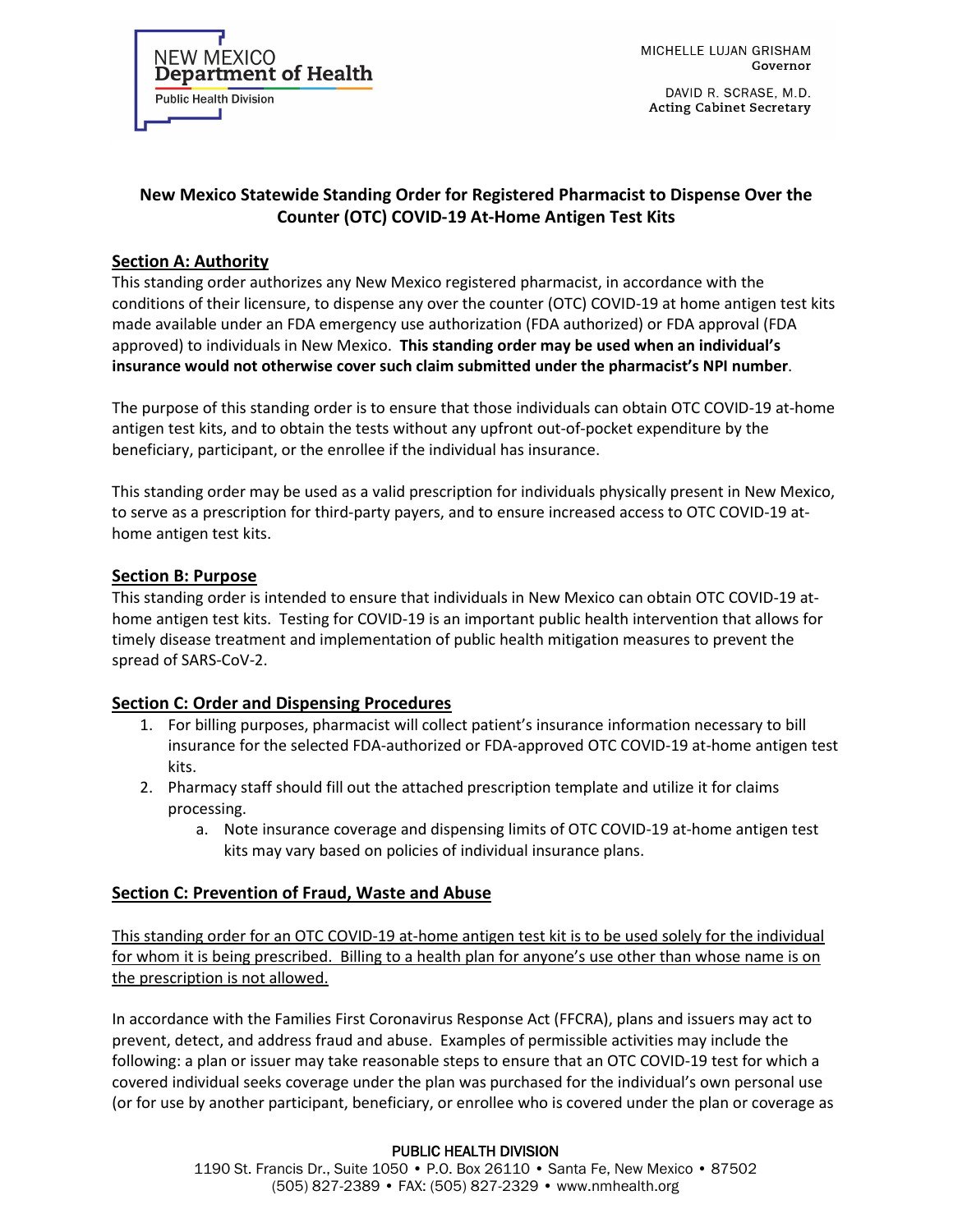a member of the individual's family), provided that such steps do not create significant barriers for participants, beneficiaries, and enrollees to obtain these tests. For additional information, please visit: [https://www.dol.gov/sites/dolgov/files/EBSA/about-ebsa/our-activities/resource-center/faqs/aca-part-](https://www.dol.gov/sites/dolgov/files/EBSA/about-ebsa/our-activities/resource-center/faqs/aca-part-51.pdf)[51.pdf](https://www.dol.gov/sites/dolgov/files/EBSA/about-ebsa/our-activities/resource-center/faqs/aca-part-51.pdf)

### **Section D: Patient Education**

Prior to dispensing COVID-19 at-home antigen test kits, the pharmacist shall provide the attached "COVID At-Home Antigen Test: Patient Education" document to the patient.

The pharmacist shall direct the patient to review the manufacturer's instructions for use found in the box or on the following web sites:

Fact Sheets and Instructions for Use for Individuals for antigen COVID-19 tests. (Located in the Authorization Documents section of the table)

[https://www.fda.gov/medical-devices/coronavirus-disease-2019-covid-19-emergency-use](https://www.fda.gov/medical-devices/coronavirus-disease-2019-covid-19-emergency-use-authorizations-medical-devices/in-vitro-diagnostics-euas-antigen-diagnostic-tests-sars-cov-2)[authorizations-medical-devices/in-vitro-diagnostics-euas-antigen-diagnostic-tests-sars-cov-2](https://www.fda.gov/medical-devices/coronavirus-disease-2019-covid-19-emergency-use-authorizations-medical-devices/in-vitro-diagnostics-euas-antigen-diagnostic-tests-sars-cov-2)

The pharmacist may provide anticipatory guidance depending on the need of the patient, guardian/parent, or patient's designated representative. Resources include:

- a. [Self-Testing | CDC](https://www.cdc.gov/coronavirus/2019-ncov/testing/self-testing.html)
- b. Information on control measures to follow if the test result is positive, based on Centers for Disease Control and Prevention (CDC) guidance[: COVID-19 Quarantine and Isolation | CDC](https://www.cdc.gov/coronavirus/2019-ncov/your-health/quarantine-isolation.html)
- c. NM COVID-19 Call Center: 1-855-600-3453. <https://www.newmexico.gov/hotlines/>
- d. NMDOH self-test website: Self Test Overview | NMDOH [Coronavirus Updates \(nmhealth.org\)](https://cv.nmhealth.org/selftest/)

For more recommendations on self-testing please visit: https://www.cdc.gov/coronavirus/2019 ncov/testing/self-testing.html.

### **Section E: Results Reporting**

Reporting the results of COVID-19 at-home antigen tests is not required, but the option to report positive results in New Mexico exists here: [https://covid-positive-home-test.doh.nm.gov/.](https://covid-positive-home-test.doh.nm.gov/) Patients can also report a positive test through NM Notify (anonymous contact tracing app): <https://www.nmnotify.com/>

This standing order shall remain in effect until the end of the New Mexico Public Health Emergency unless earlier revoked. This standing order will be reviewed and updated as needed.

Licensed Prescriber: Name: Christopher Novak, MD, MPH Address: 1190 S St. Francis Dr., Ste. S-1057, Santa Fe, NM 87505 NPI: 1508834110 License#: MD2009-0030